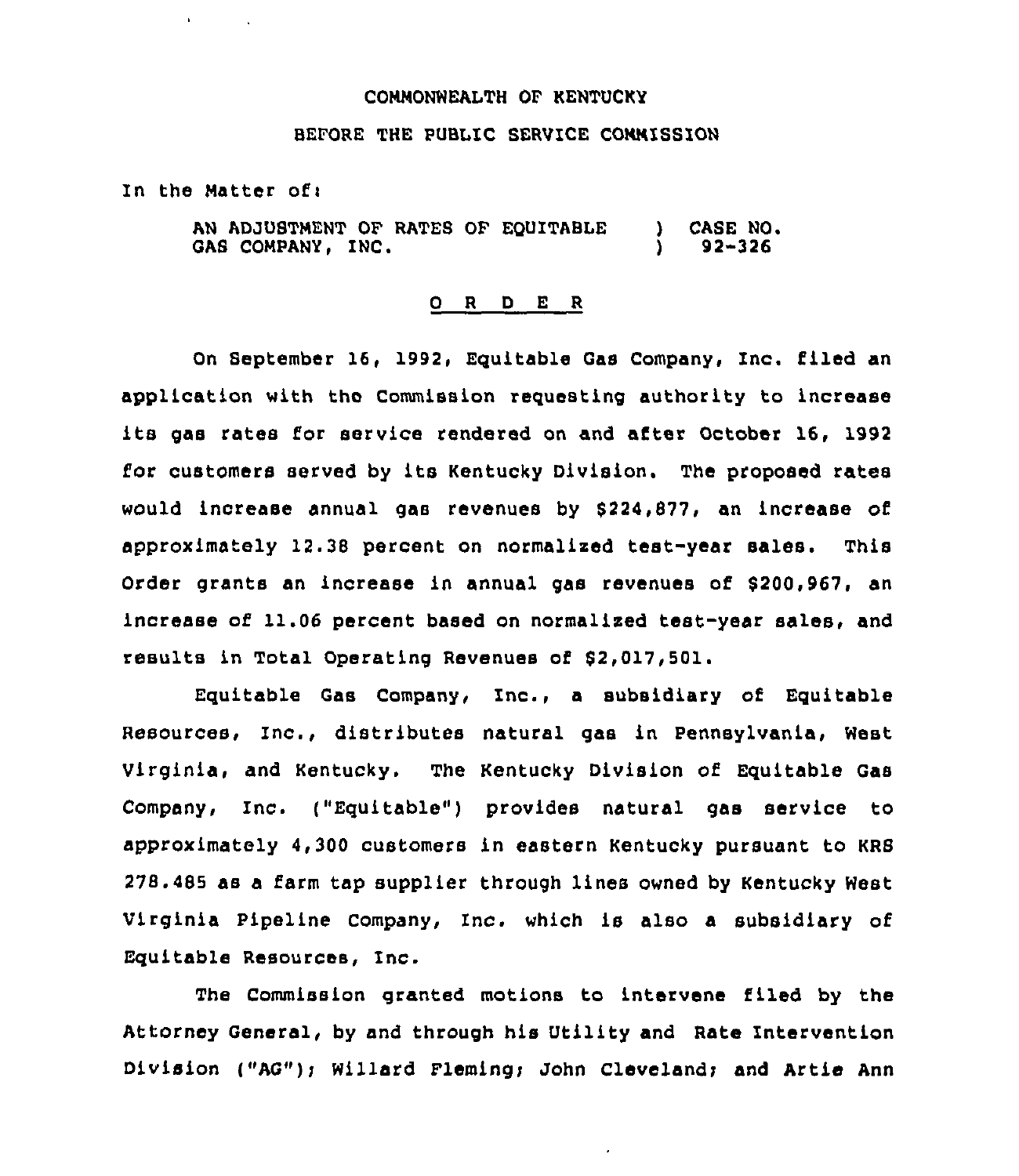Bates. The Commission suspended the proposed rate increase up to and including Narch 15, 1993 in order to conduct an investigation into the reasonableness of the proposed rates. Equitable filed direct testimony into the record of this proceeding on October 9, 1992. No other party filed direct testimony. <sup>A</sup> public hearing was held in the Commission's offices in Frankfort, Kentucky, on February 4, 1993 with the AG and John Cleveland present. Briefs were filed by Equitable Gas Co., Inc., the AG, and by John Cleveland and Artie Ann Bates.

 $\mathbf{v} = \mathbf{v} \times \mathbf{v}$  ,  $\mathbf{v} = \mathbf{v} \times \mathbf{v}$ 

On Narch 15, 1993, Eguitable gave notice of intent to place its proposed rates into effect on and after Narch 16, 1993. The notice was made pursuant to KRS 278.190(2). The Commission was unable to complete its investigation within the suspension period and Equitable complied with the statutory provisions to place the proposed rates into effect. After consideration of the record and being otherwise sufficiently advised, the Commission grants a rate increase of \$200,967 based upon the following:

### TEST PERIOD

Equitable proposed the 12-month period ended June 30, 1992 as the test period for determining the reasonableness of the proposed rates, which the Commission finds to be reasonable. In utilizing the historic test period, the Commission has given full consideration to appropriate known and measurable changes.

 $-2-$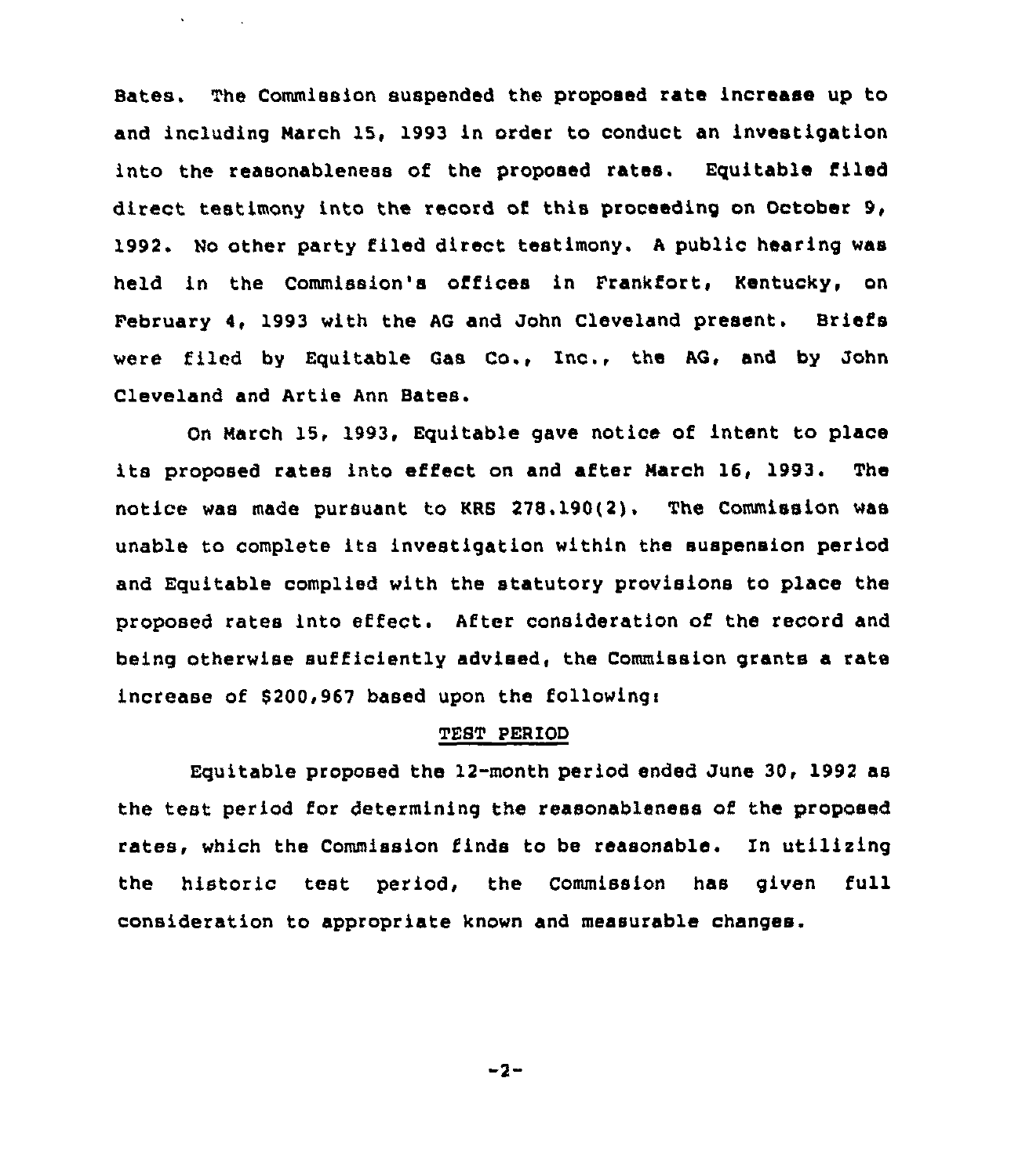## NET ORIGINAL COST RATE BASE

Equitable proposed a net original cost rate base of \$534,515. Equitable calculated the rate base using test-year-end plant levels, plus completed construotion not yet classified, plus a 12.5 percent working capital allowance. Equitable reduced the rate base by the total amount of Deferred Investment Tax Credit and Deferred Income Taxes. The Commission accepts Equitable's methodology with the exception of the following.

# Cash working Capital Allowance

 $\mathbf{v}$ 

Equitable determined the cash working capital allowance using the 45 day or I/8 formula methodology. The Commission accepts this methodology and has adjusted the allowance for cash working capital to reflect the accepted pro forma adjustments to operations and maintenance expenses found reasonable herein.

In determining the cash working capital allowance, Equitable deducted from the operation and maintenance axpenses the gas supply expenses and uncollectible accounts expense for the test year. The Commission concurs with the deduction of gas supply expenses. However, the Commission does not concur with the deduction of the uncollectible accounts expense from the reasonable level of operating expenses used in developing a Working Capital Allowance. Uncollectible account expenses represent a negative cash receipt and should, therefore, be recognised in the provision for cash working capital.

 $-3-$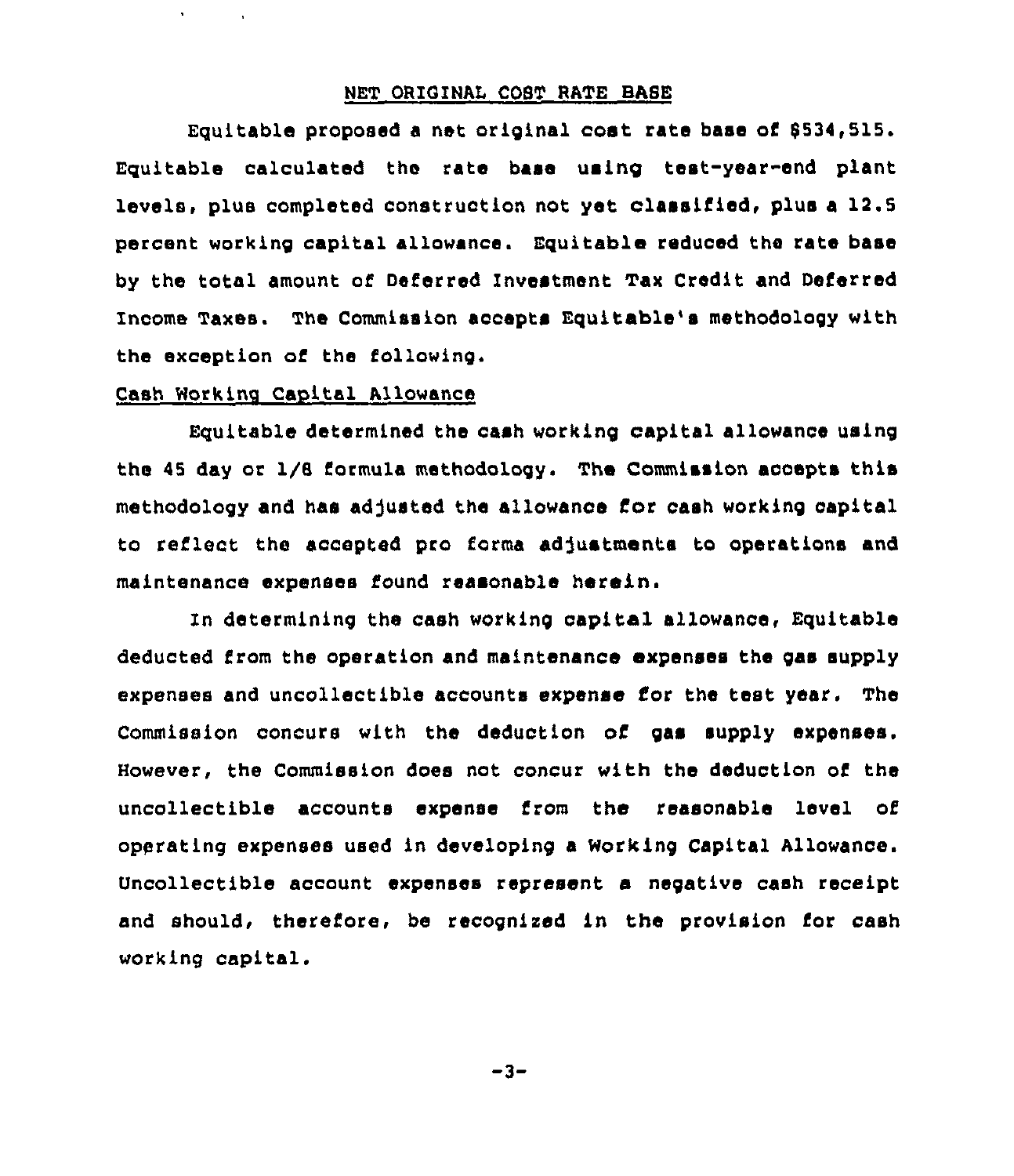Based upon the previous findings, we have determined the net original cost rate base for Equitable at June 30, 1992 to be \$534,184 determined as follows:

|                                    | TOTAL     |
|------------------------------------|-----------|
| Gas Plant In Service:              |           |
| Distribution plant                 | \$470,136 |
| add:                               |           |
| Completed Plant not yet classified | 144,495   |
| Cash Working Capital               | 63,793    |
| Deduct:                            |           |
| Reserve for Depreciation           | 48,849    |
| Accumulated Deferred Income Taxes  | 71,739    |
| Investment Tax Credit              | 23,652    |
| Net Original Cost Rate Base        | 534,184   |
|                                    |           |

## REVENUES AND EXPENSES

For the test period, Equitable had an actual net operating loss of  $$189.857.^1$  Equitable proposed several pro forma adjustments to revenues and expenses to reflect more current and anticipated operating conditions, resulting in an adjusted net operating income of \$56,124. After filing this rate case, Equitable brought several adjustments to the attention of the Commission. However, Equitable did not propose that these adjustments be incorporated into its rate request and the Commission has not done so. The Commission has reviewed the entire record in this case and finds the original adjustments proposed by Equitable are acceptable for rate-making purposes with the following modifications.

 $\mathbf{1}$ 

Application, Statement D, sheet 1 of 5.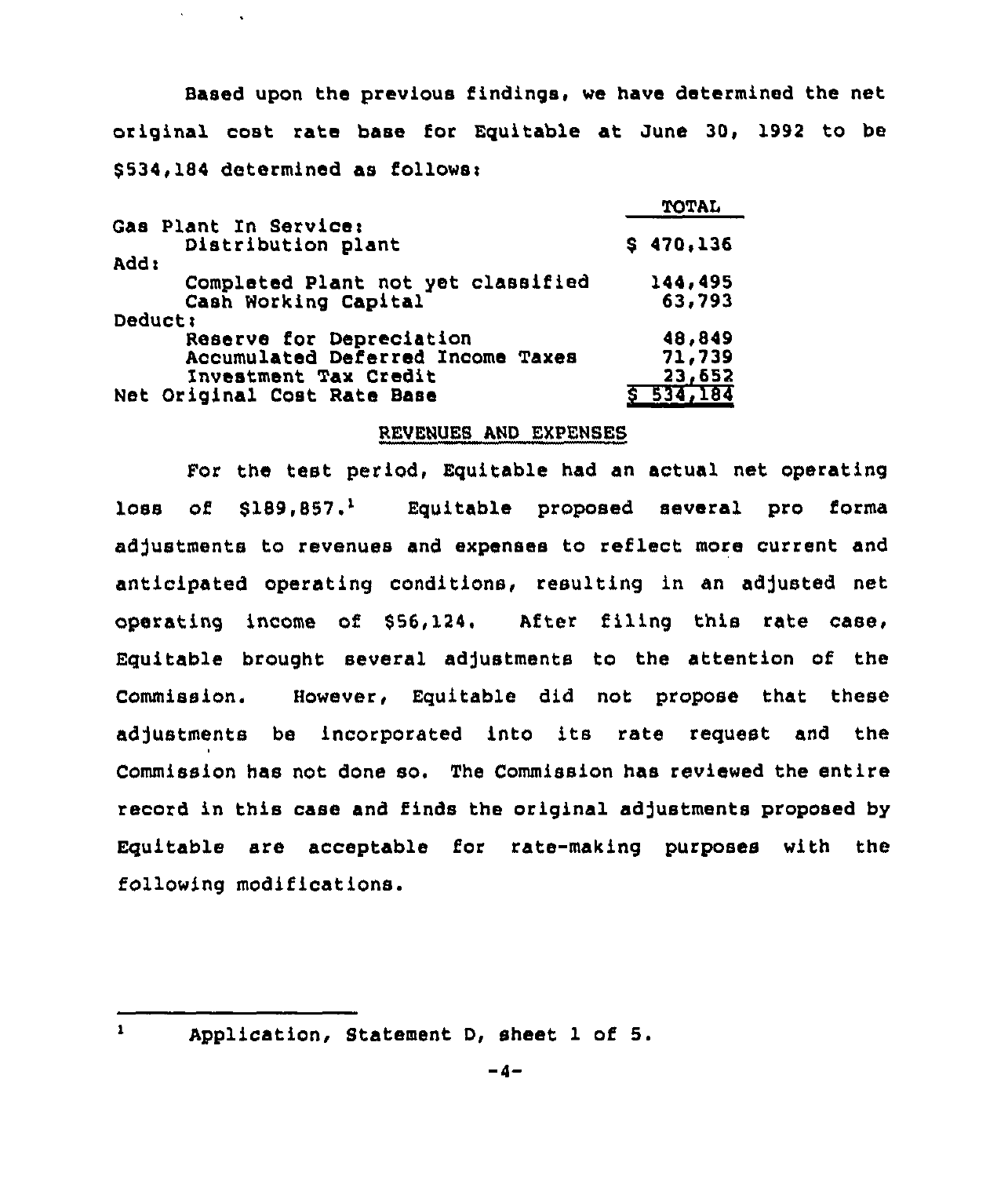### Normalized Revenues

 $\mathbf{A} = \left\{ \begin{array}{ll} 0 & \text{if } \mathbf{A} \neq \mathbf{0} \end{array} \right.$ 

Equitable proposed normalized revenues in the amount of \$1,816,534. This figure was calculated by pricing test-year sales volumes of 502,541 Nci at retail rates in effect at the time of the filing of Equitable's rate application, and adding in 12 months of customer charges and test-year Niscellaneous Revenues. Equitable's proposal is reasonable and results in an adjustment to test-year revenues in the amount of (\$544,133).

## Purchased Gas Expenses

Equitable proposed an adjustment to test-year purchased gas expense of (\$730,881), to arrive at normalized purchased gas expense of \$1,367,917. The normalized figure was calculated by applying the gas cost recovery rate in effect at the time of Equitable's filing of its application to test-year sales volumes.<sup>2</sup> This is reasonable and should be approved as proposed by Equitable. Labor and Labor-Related Costs

Equitable proposed three adjustments to increase the testyear operating expenses by \$19,362 for labor and labor-related costs. The proposed adjustment items were an increase of \$15,072 to Wages and Salaries, an increase of \$2,908 to Pensions and Benefits, and an increase of \$1,382 to Payroll Taxes.

Waqes and Salaries. Equitable's proposed increase of \$15,072 reflects the allocation of wage and salary increases which were granted during the test year as well as after the end of the test

 $\overline{\mathbf{2}}$ Case No. 89-286-H, The Notice of Purchased Gas Adjustment Filing of Equitable Gas Company, Order dated Nay 1, 1992.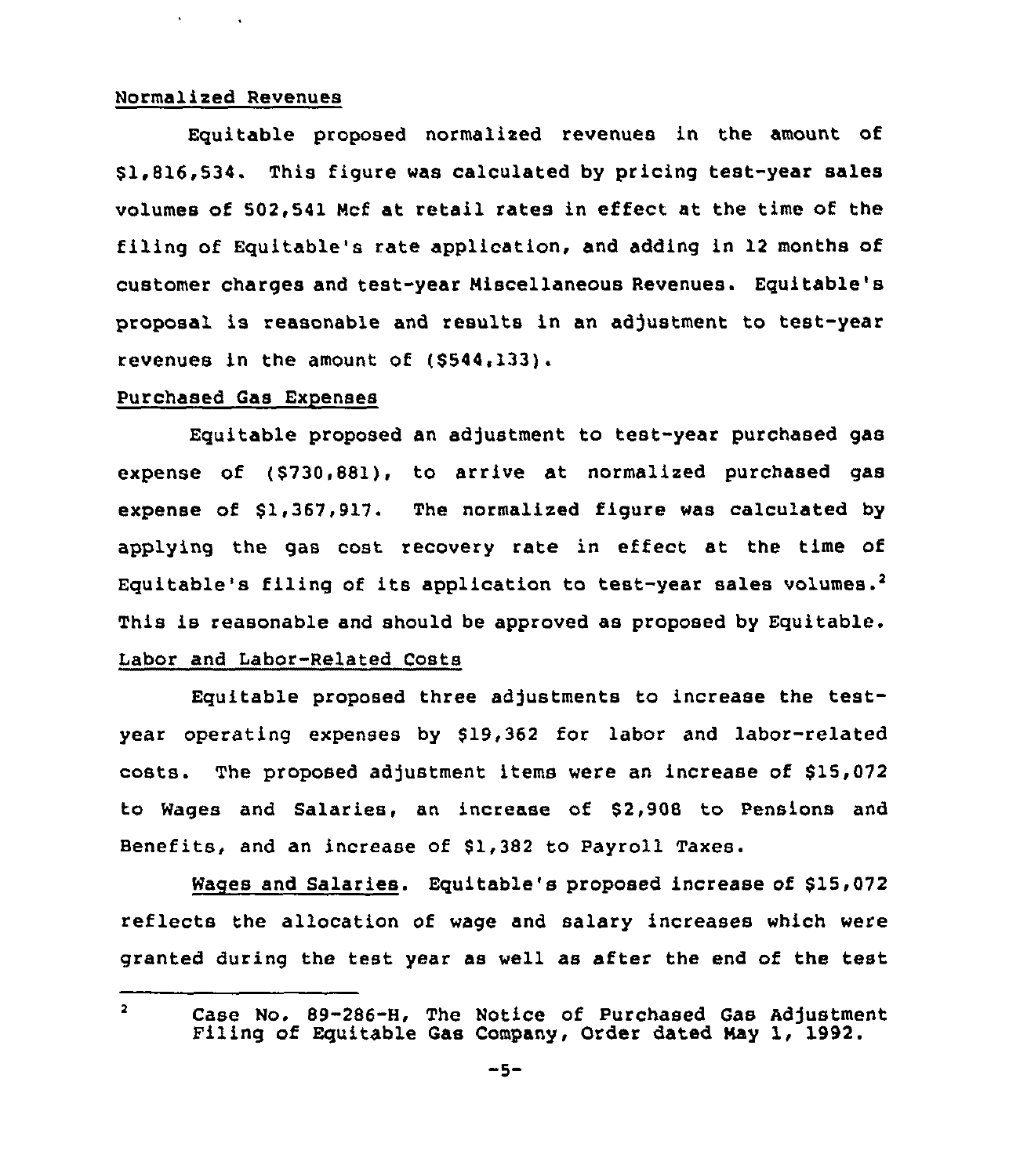year. Allocations of this cost are necessary since Equitable does not maintain separate books of account for its cost elements for Kentucky operations. John Cleveland and Artie Ann Bates argued that a charge of approximately \$15 per hour was excessive for meter readers. The AG argues that the total meter reading expenses of Equitable are inordinately high in comparison with various gas distribution companies around the state. However, after review we find that expenses included in the meter reading expense account by Equitable include certain expenses that would be recorded in other accounts by the distribution companies used in the AG's comparisons. These expenses include transportation expenses, maintenance, utilities, and tools and fixtures. In addition, as the AG acknowledges, Equitable provides farm tap service pursuant to KRS 278.485 and is not considered by this Commission to be comparable to a local distribution company.

 $\sim 10^7$ 

The Commission finds reasonable Equitable's proposed adjustment to wages and salaries, except for the inclusion of wage and salary increases beyond the end of the test year, The proposed increases ranged from <sup>2</sup> to <sup>4</sup> months after the end of the test year. It is inappropriate to include one post test-year cost change in isolation from other changes, such as productivity increases, that may have taken place since the end of the test year. The Commission, therefore, has normalized test-year-end wages and salaries according to the methodology proposed by Equitable but only for those increases occurring during the test year. This

 $-6-$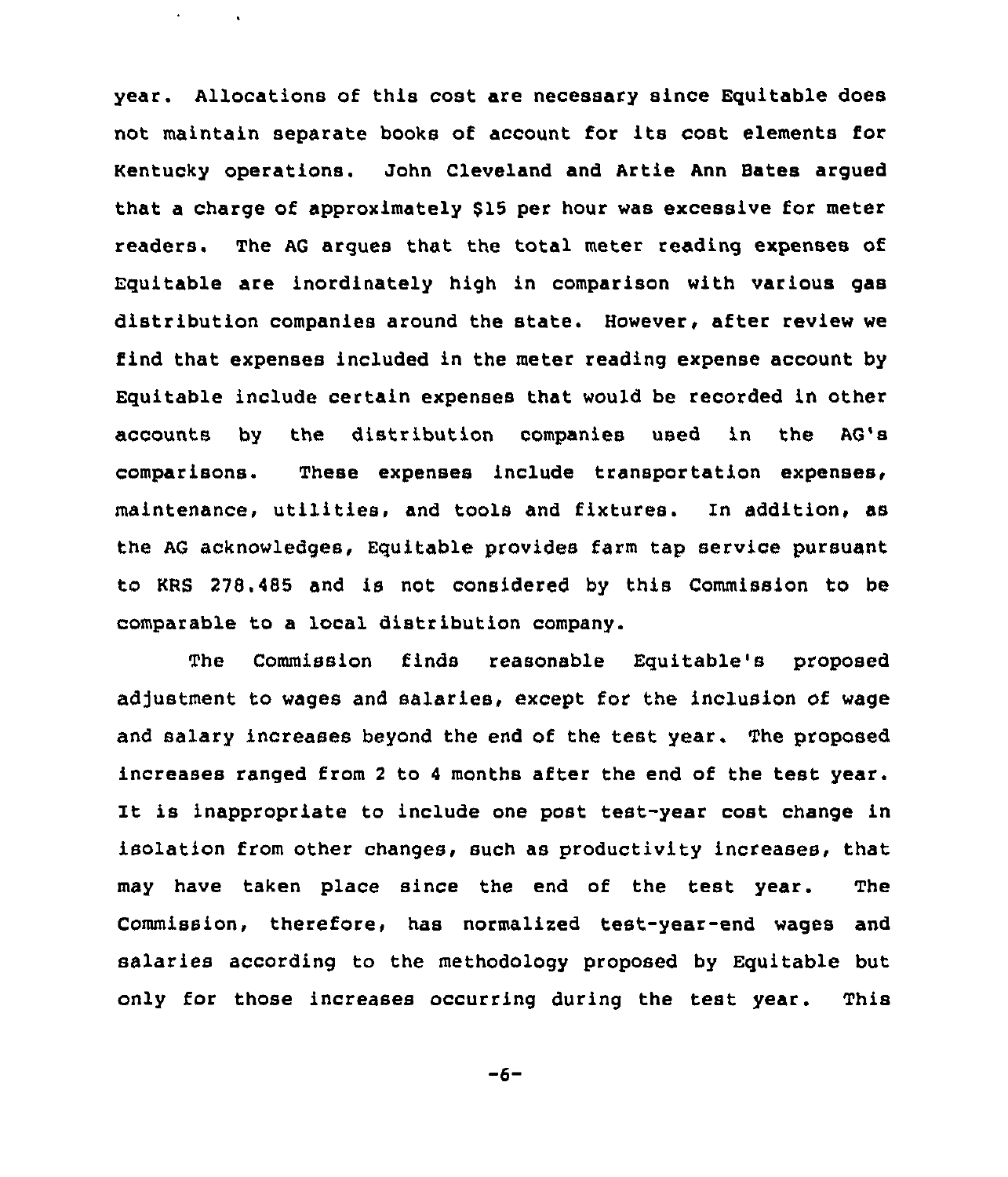results in an increase of \$2,896 to Equitable's test-year wage and salary expense of \$293,954, or \$296,850.

Labor-Related Costs. Equitable Gas Company, Inc. allocates to Kentucky jurisdictional operations the labor-related costs of pensions and benefits and payroll taxes based on the total level of the labor costs allocated to its Kentucky operations. The Commission concurs with this methodology and has calculated laborrelated costs on the level of wages and salaries found reasonable herein. This methodology results in an increase of \$576 for pensions and benefits expense and an increase of \$831 for payroll taxes.

# **Regulatory Commission Expense**

 $\mathbf{v} = \mathbf{v}$ 

 $\sim 100$ 

Equitable proposed to increase teat-year actual regulatory Commission expense of \$904 by \$2,696 to \$3,600 to reflect amortization of an estimated rate case expense of \$10,800 over a 3 year period. In its September 23, 1992 Order, the Commission directed Equitable to provide monthly updates of its actual costs incurred in connection with this rate case. This information was also requested at the hearing but to date this information has not been provided. Equitable has filed into the record limited support for only \$12 of in-house labor costs related to this adjustment.<sup>3</sup> It is inappropriate to include the estimated expense level in rates without documentation or other support. Therefore, the Commission

 $\overline{\mathbf{3}}$ Response to the Commission's Order dated September 23, 1992, Item 10.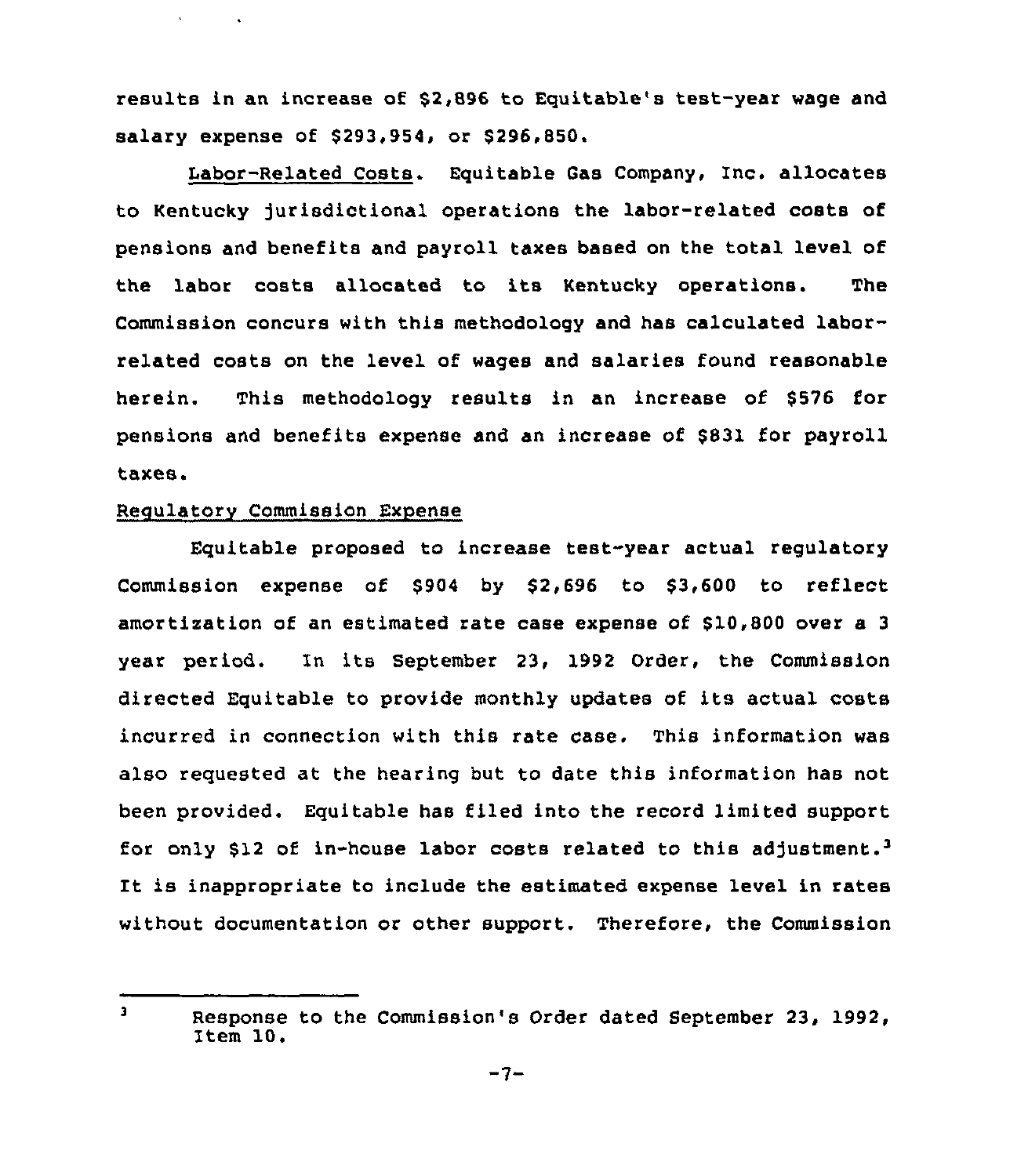has not included the estimated expense level of \$3,600 in the adjusted test-year expenses.

## Income Taxes

 $\mathbf{r} = \left\{ \mathbf{r} \in \mathbb{R}^d \mid \mathbf{r} \right\}$ 

Equitable proposed two separate adjustments to the test-year income tax expense of (\$122,000), The first adjustment totalled \$ 57,168 and reflected the effects of Equitable's proposed adjustments and normalizations on the test year based on a blended federal and state income tax rate of 38.665 percent. The adjustments resulted in a (\$64,832) income tax expense for the test year. Equitable proposed to further increase income tax expense by \$82,631 to reflect the income tax effect on its proposed increase of \$224,876.

The Commission has used a blended tax rate of 36.96 percent which more accurately reflects the level of expense Equitable can expect to pay at the net operating income level found reasonable herein. Using this blended rate results in an income tax loss of \$ 55,512 on the adjusted test year before the tax effects of the revenue increase granted in this case. Applying the blended rate of 36.96 percent to the revenue increase results in an increase of \$73,615 to the adjusted test-year income tax expense. These adjustments result in an adjusted and normalized expense level of \$18,103 for the test year.

# Uncollectible Accounts

Equitable proposed to increase uncollectible accounts expense by \$ 2,024 to reflect the effects of the historic .9 percent level of uncollectible accounts expense on the company's proposed revenue

 $-8-$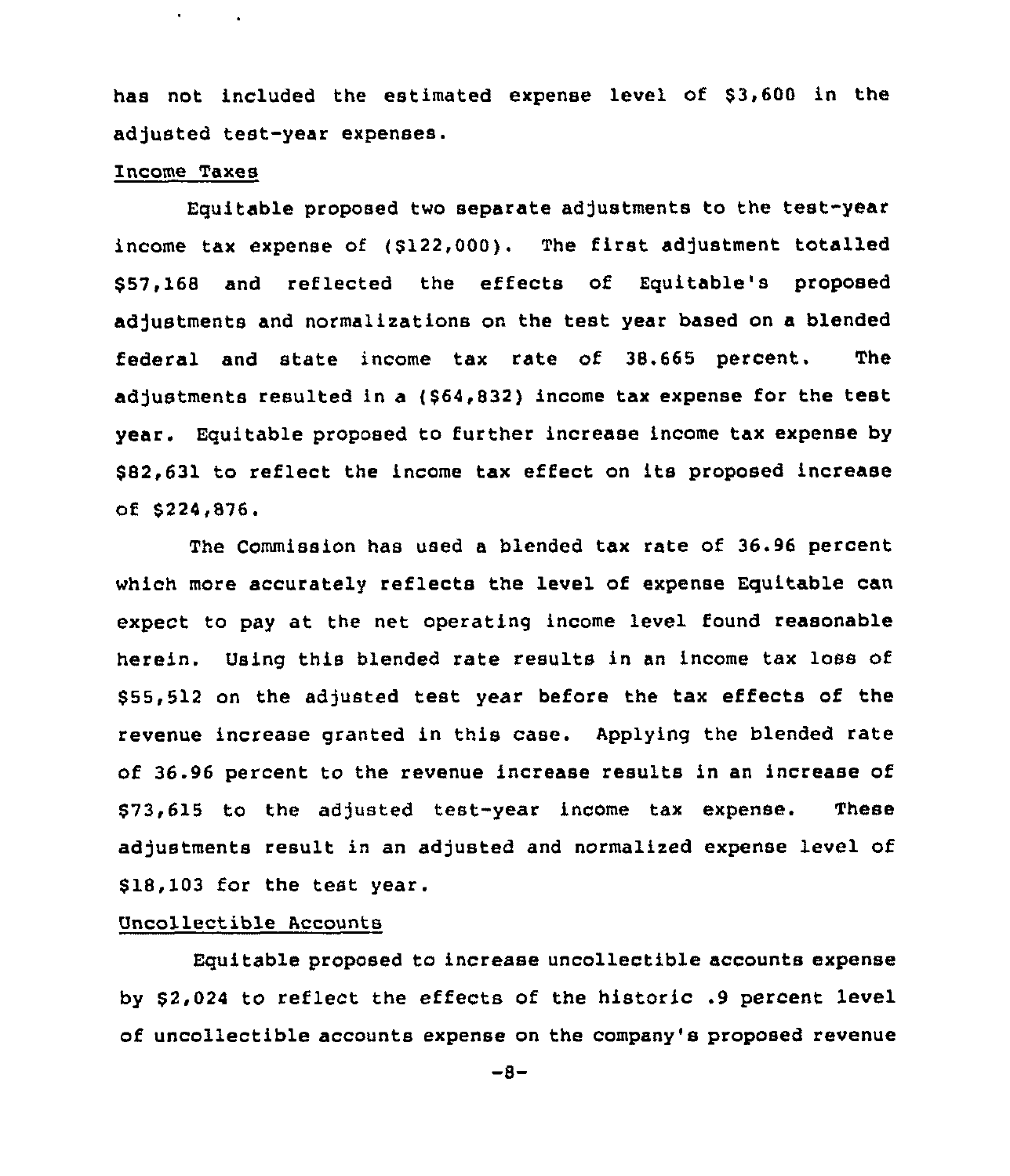increase of \$224,876. The Commission concurs with this methodology and has applied the historic .9 percent level of uncollectibles on the revenue increase granted by this order. This results in a \$ 1,793 increase to the \$ 20,936 test-year actual level of expense.

The adjusted net operating income is as follows

| Operating Revenues                 | \$1,816,534 |
|------------------------------------|-------------|
| Operating Expenses<br>Adjusted Net | 1,890,904   |
| Operating Income                   | S(74, 370)  |

# RATE OF RETURN

#### Capital Structure and Cost of Debt

Equitable proposed a capital structure based on the actual capital structure of Equitable Gas Company, Inc. at June 30, 1992. The proposed capital structure consists of 47.4 percent long-term debt and 52.6 percent common equity. Equitable determined its overall embedded cost of debt to be 8.01 percent. This includes the use of short-term intercompany notes at a cost of 4.313 percent during the test year. The Commission accepts Equitable's proposed capital structure and cost of debt.

# Return on Equity

Equitable proposed a return on common equity of 12.75 percent. In order to minimize the rate case expense and alleviate any unnecessary rate burden to Equitable's retail customers, the proposed return was simply the same as that proposed by Equitable-Pennsylvania in its most recent case.<sup>4</sup> Equitable-Pennsylvania is

 $\blacktriangleleft$ 

Testimony of S. F. Piskurich, page 5.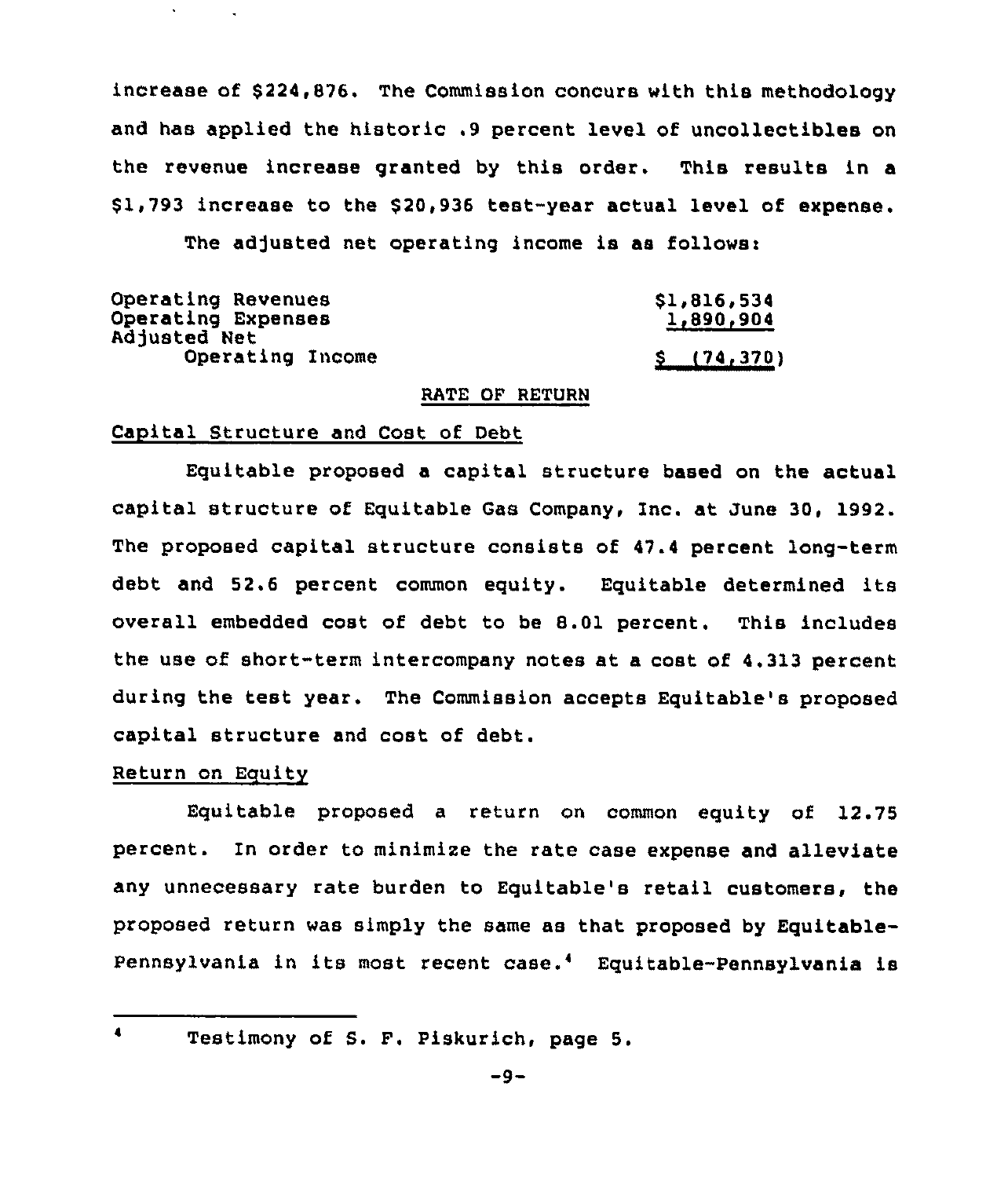a local distribution company that serves 247,322 residential, commercial, industrial, contract sales and transportation customers. Equitable is a supplier of farm tap service pursuant to KRS 278.485 to an almost exclusively residential load of <sup>4</sup> 296 customers. The Commission recently affirmed Equitable's status as a farm tap system,<sup>5</sup> yet the Kentucky division has elected full rate base regulation by this Commission as though it were <sup>a</sup> local distribution utility.

Nr. Cleveland expressed concern about the reasonableness of Equitable's proposed return as the best return he is able to obtain on a checking/savings account is in the range of 3.0 to 4.0 percent.<sup>6</sup>

The Commission is bound by the standards set forth in The Federal Power Commission v. Hope Natural Gas Company, 320 U.S. 591, 64 S.Ct. 281, 88 L. Ed 333 (1944) and Bluefield Waterworks and Improvement Companv v. Public Service Commission, West Vircinia, 262 U.S. 679 67 L. Ed 1176, P.V.R. 1923 <sup>D</sup> 11 (1923) to allow Equitable a return commensurate with returns on other investments in other businesses with corresponding risk, sufficient to support its credit and enable it to attract new capital. However, the return proposed for Equitable-Pennsylvania is not an appropriate return for the Kentucky operating division.

<sup>5</sup> case No. 92-168, An Investigation Into Equitable Gas Company's Status As <sup>A</sup> Provider Of Farm Tap Service, Order dated February 8, 1993.

<sup>6</sup> T.E., page 60.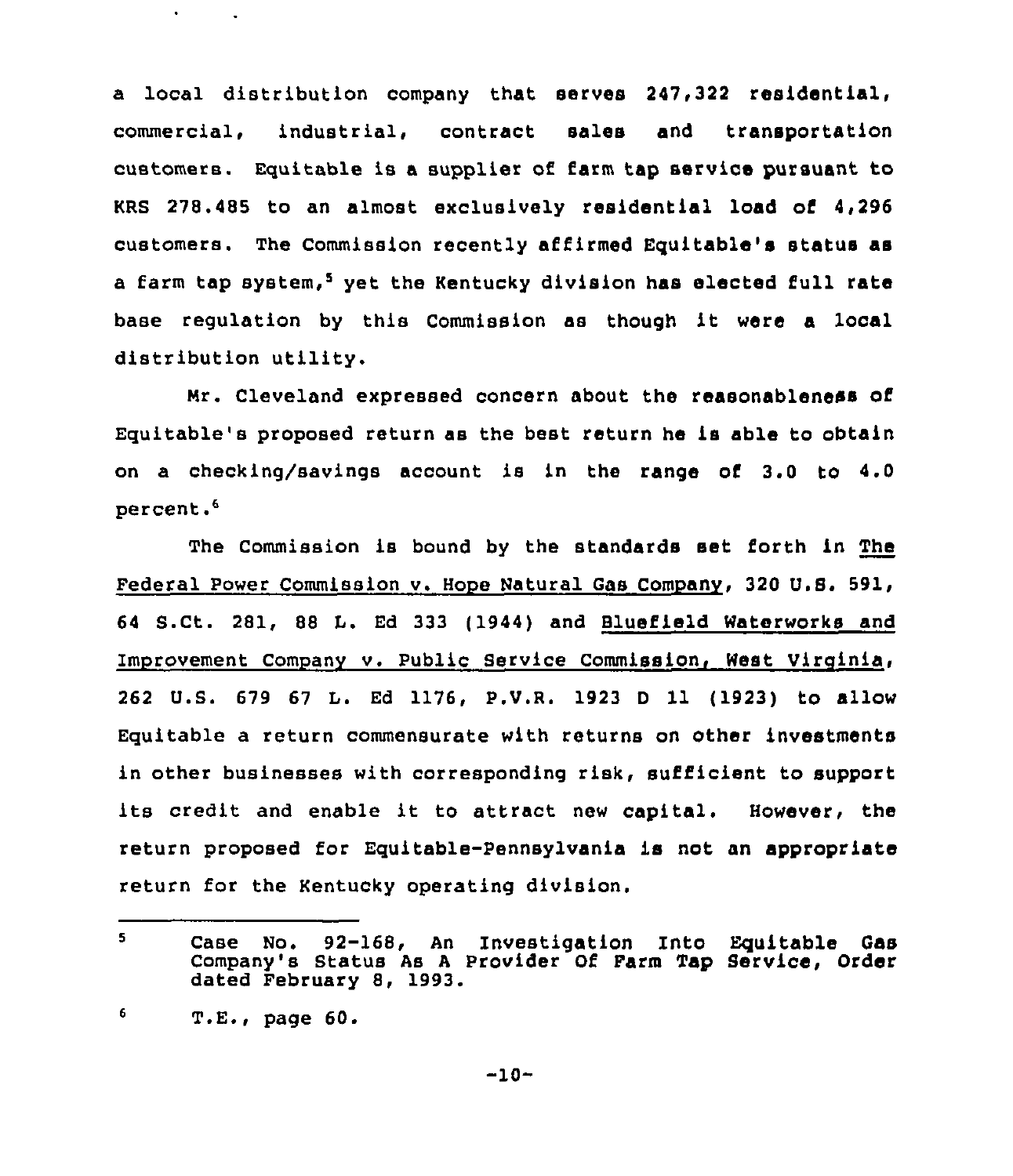The Commission, having considered all the evidence, including current economic conditions, finds that the cost of common equity is within a range of 10.75 to 11.25 percent. Within this range, a return of 11.0 percent will best allow Equitable to attract capital at a reasonable cost and maintain its financial integrity to ensure continued service and provide for necessary expansion to meet future requirements pursuant to KRS 278.485.

# Rate of Return Summarv

Applying the rates of 8.01 percent for debt and the 11.0 percent for common equity to the capital structure produces an overall cost of capital of 9.58 percent, which we find to be fair, just, and reasonable. Applying this return to the \$534,184 rate base found reasonable herein results in an allowable net operating income of 551,175. To achieve this level of income requires additional revenues of 8200,967.

## Rate Design and Rates

Equitable proposed no change in its rate design. It did, however, propose to increase its customer charge by 62.5 percent to recover increases in meter reading expenses. An increase of this magnitude in fixed monthly charges to customers of a "farm-tap" system, who have no statutory guarantee of continued service or quality of gas, is inappropriate. It appears reasonable to increase the customer charge in order to stabilize the collection of revenue, but by no more than the percentage amount of the overall increase granted. The customer charge should be increased approximately 11.06 percent, to \$4.45. This will produce revenues

-11-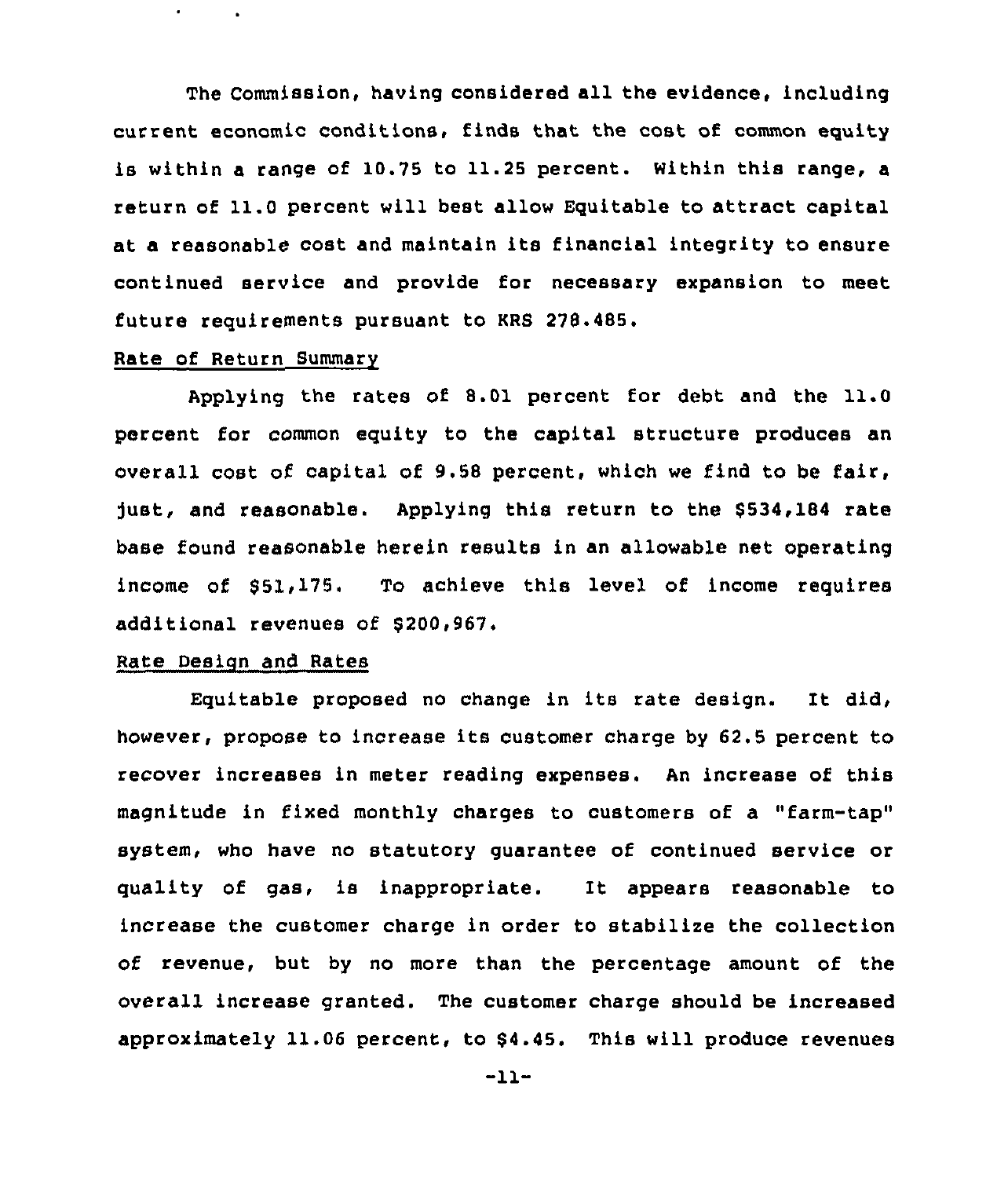in the amount of \$229,945. The remainder of Equitable's revenue requirement should likewise be collected by increasing all rates for Ncf sales by approximately 11.06 percent. Equitable provided no cost-of-service study to support its proposed cost-of-servicebased allocation of increase to rate blocks. Equitable's approved rates for service should bei

| Customer Charge |          |                                                               |  |  |  | <b>S4.45</b> |                                                                                                                           |                                                          |
|-----------------|----------|---------------------------------------------------------------|--|--|--|--------------|---------------------------------------------------------------------------------------------------------------------------|----------------------------------------------------------|
|                 | All over | For the first<br>For the next<br>For the next<br>For the next |  |  |  |              | 2 Mcf used per month<br>18 Mcf used per month<br>30 Mcf used per month<br>50 Mcf used per month<br>100 Mcf used per month | \$3.7619<br>\$3,5398<br>\$3,4399<br>\$3.3510<br>\$3.2733 |

These rates include the Cas Cost Recovery rate in effect June 30, 1992. The rates contained in the Appendix to this Order are adjusted to reflect changes in the Gas Cost Recovery rate up to and including that approved effective February 1, 1993.

IT IS THEREFORE ORDERED that)

1. The rates and charges proposed by Equitable be and they hereby are denied.

2. The rates in the Appendix, which is attached hereto and incorporated herein, be and they hereby are fair, just and reasonable rates to be charged by Equitable for service rendered on and after March 15, 1993.

3. Within 30 days irom the date of this Order, Equitable shall file with the Commission revised tariff sheets setting out the rate and tariff changes approved herein.

4. Within 30 days of the date of this Order, Equitable shall file with this Commission the amount of excess revenues

 $-12-$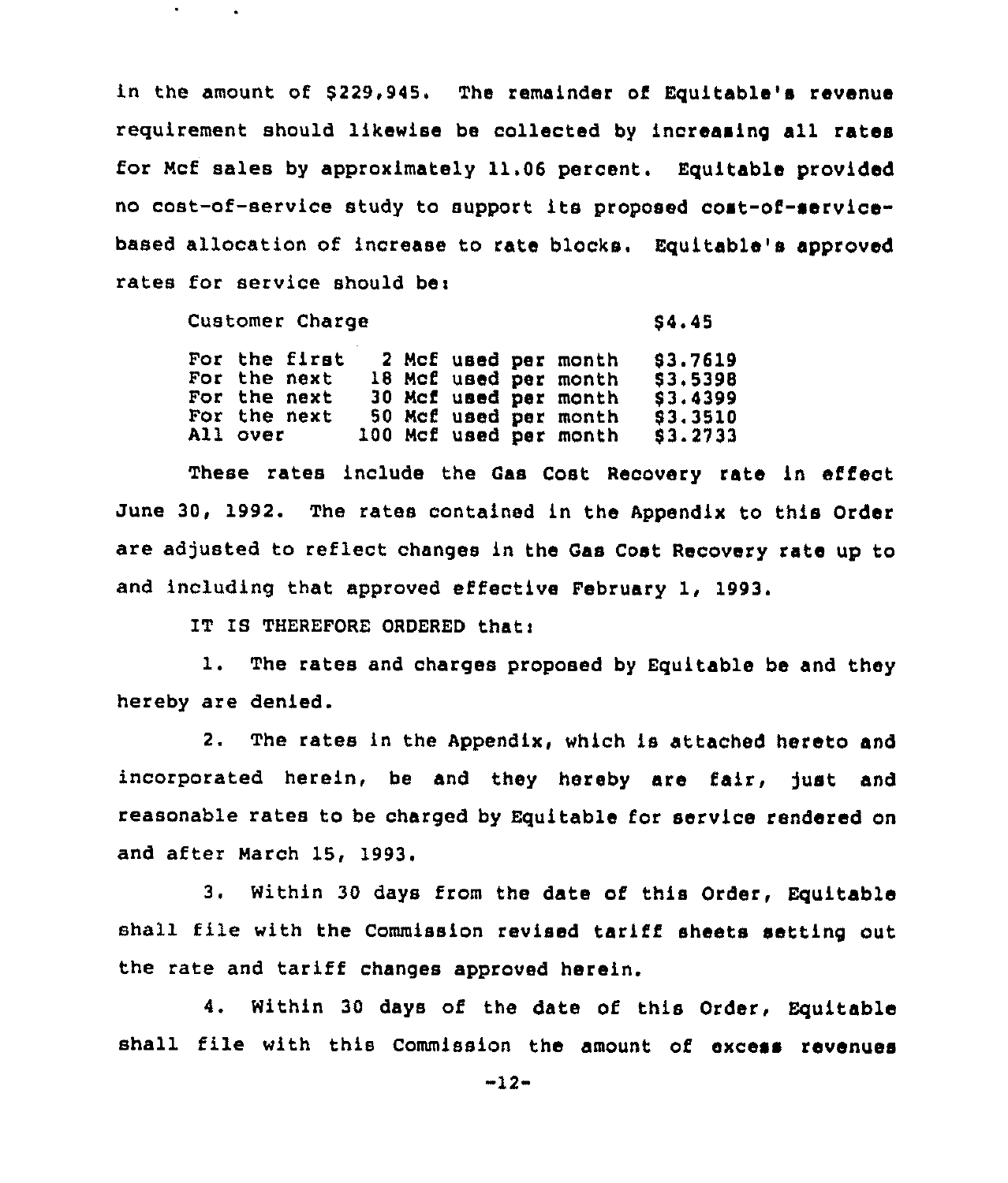collected through the Narch 16, 1993 implementation of its proposed rates along with a refund plan. The refund plan shall be calculated pursuant to KRS 278.190(4) and shall include interest at a rate equal to the average of the "3-Nonth Commercial Paper Rate." These rates are reported in the Federal Reserve Bulletin and the Federal Reserve Statistical Release.

5. Within 20 days of the completion of the refund period, Eguitable shall certify to this Commission that the overcollections have been refunded to its customers pursuant to its refund plan.

Done at Frankfort, Kentuoky, this 12th day of April, 1993.

PUBLIC SERVICE CONNISSION

rman

Vice Chairman

Commissione

ATTEST)

Do Mill